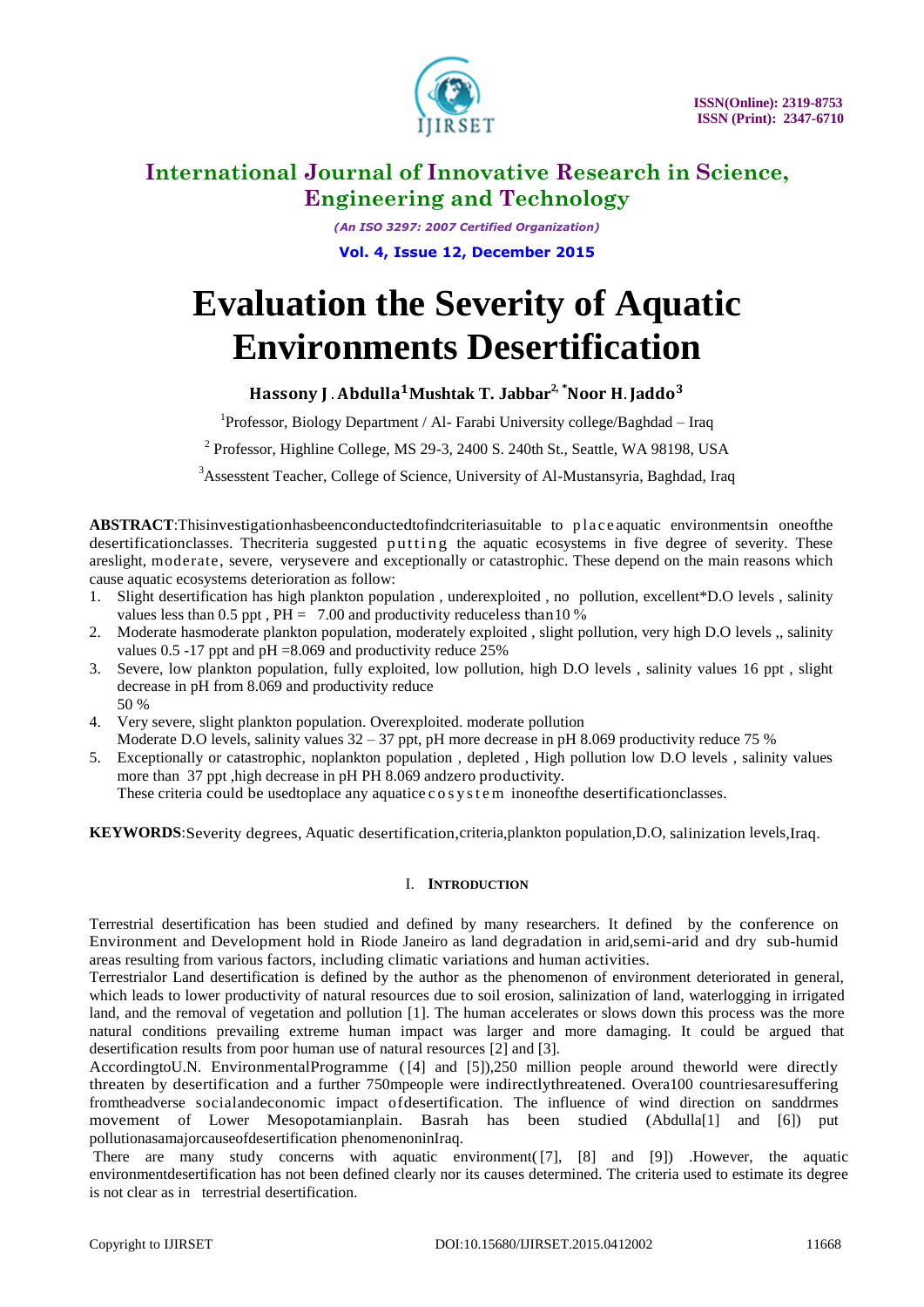

*(An ISO 3297: 2007 Certified Organization)*

### **Vol. 4, Issue 12, December 2015**

Therefore, the aim of this investigation was to evaluation the severity of aquatic environments desertification depending on its causes.

#### II. **MATERIALS AND METHODS**

To understand and evaluate the severity of aquatic environments desertification,the followinginformationhas beentaking into account:

1 – The major causes of aquatic desertification are suggested as:

- o Plankton population
- o Over fishing and over exploitation
- o Pollution
- o Productivity

2 – According to thecausesof desertification mentionedabove the author put the aquatic ecosystems in five degree of severity .These areslight, moderate, severe, verysevere and exceptionally or catastrophic.

3 - Aquatic desertification has been defined according the causes and the degree of severity.

### III. **RESULTS AND DISCUSSION**

- Table1showsthecriteria suggested toestimate the degreeofdesertification:
- o Slight desertification has high plankton population , underexploited , no pollution, excellent\*D.O levels , salinity
	- values less than 0.5 ppt,  $\overline{PH} = 7.00$  and productivity reduceless than 10 %
- o Moderate hasmoderate plankton population, moderately exploited , slight pollution, very high D.O levels ,, salinity values 0.5 -17 ppt and  $pH = 8.069$  and productivity reduce 25%
- o Severe, low plankton population, fully exploited, low pollution, high D.O levels , salinity values 16 ppt , slight decrease in pH from 8.069 and productivity reduce 50 %
- o Very severe, slight plankton population. Overexploited. moderate pollution , moderate D.O levels , salinity values 32 37 ppt , pH more decrease in pH 8.069 productivity reduce 75 %
- o Exceptionally or catastrophic, noneplankton population , depleted , High pollution low D.O levels , salinity values more than 37 ppt ,high decrease in pH PH 8.069 andzero productivity

Table 1 .The criteria suggests by the author to estimate the degree ofaquatic desertification**.**

| Aquaticdesertifi<br>cation<br>degree | <b>Plankton</b><br>population | Over fishing and<br>Over exploitation | <b>Pollution</b>                                                                                                       | Productivity<br>reduction<br>$\frac{0}{0}$ |
|--------------------------------------|-------------------------------|---------------------------------------|------------------------------------------------------------------------------------------------------------------------|--------------------------------------------|
| Slight                               | High                          | Underexploited                        | Non pollution<br>Excellent*D.O levels, salinity values<br>Less than 0.5 ppt, and **PH = $7.00$                         | Reduceless than<br>$10\%$                  |
| Moderate                             | Moderate                      | moderately exploited                  | <b>Slight pollution</b><br>Very high D.O levels<br>, salinity values 0.5 -17 ppt and<br>***pH = 8.069                  | Reduce<br>25%                              |
| Severe                               | low                           | fully exploited                       | Low pollution<br>High D.O levels,<br>salinity values 16 ppt<br>Slight decrease in pH from 8.069                        | Reduce<br>50%                              |
| V .severe                            | Slight                        | overexploited                         | <b>Moderate pollution</b><br>Moderate D.O levels,<br>salinity values $32 - 37$ ppt and PH<br>more decrease in pH 8.069 | Reduce more than<br>75%                    |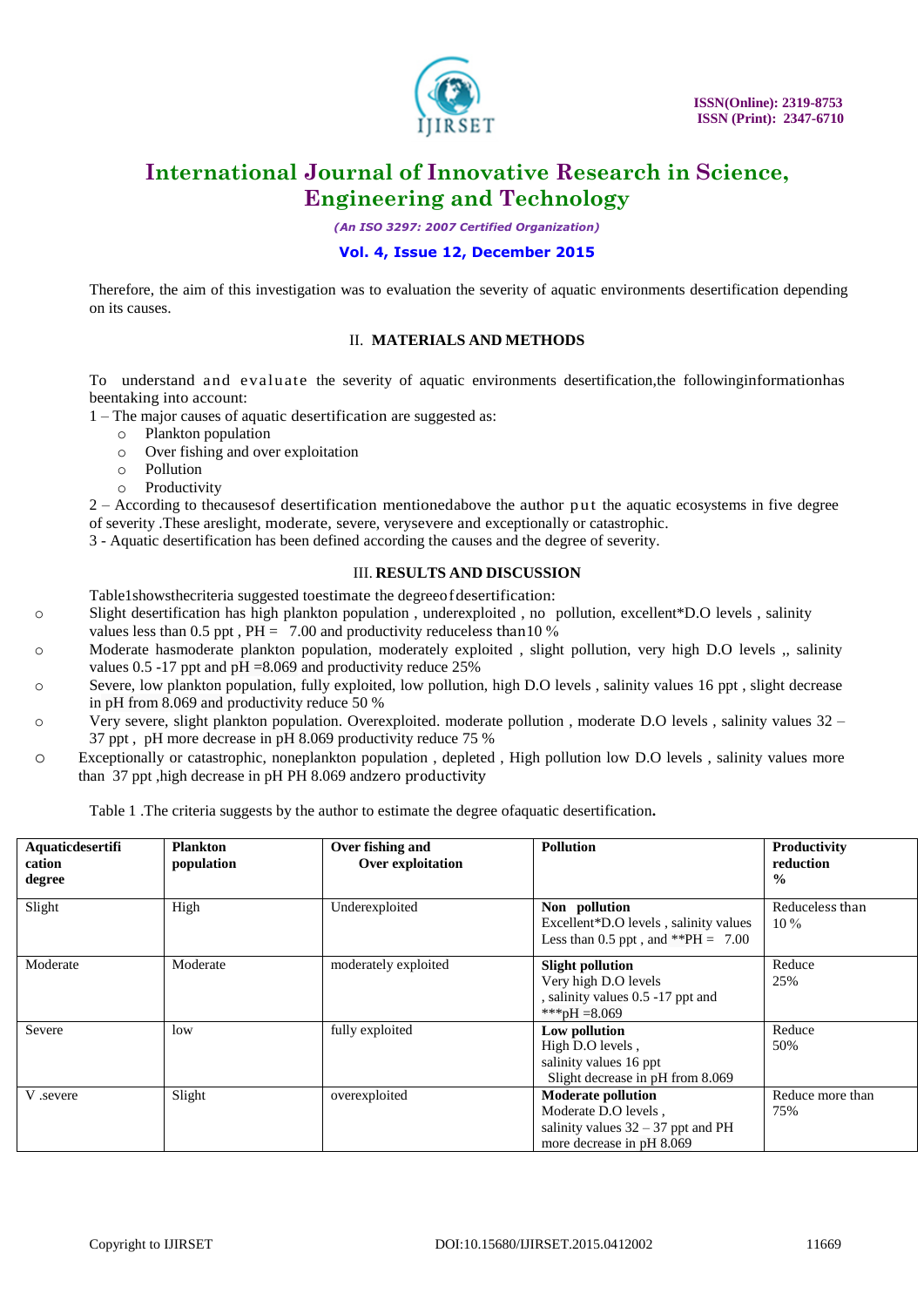

*(An ISO 3297: 2007 Certified Organization)*

### **Vol. 4, Issue 12, December 2015**

| Exceptionally or<br>catastrophic | None | depleted | <b>High pollution</b><br>Low D.O levels,<br>salinity values more than 37 ppt and<br>High decrease in pH8.069 | Zero<br>productivity |
|----------------------------------|------|----------|--------------------------------------------------------------------------------------------------------------|----------------------|
|                                  |      |          |                                                                                                              |                      |

\*D.O. levels of dissolved oxygen in the water\*\*Fresh water pH \*\*\* Ocean present PH =8.069[10] and [11]**.**

These criteria could be usedtoplace any aquatic e cosystem in oneofthe mention desertificationdegrees based on the properties of aquatic environments.

Table (2) the means properties of Al-hammar marsh water South Iraq[12]**.**

| <b>Plankton population</b> | Over fishing and<br>Over exploitation | <b>Pollution</b> |     |     | <b>Productivity</b><br><b>Reduction %</b> |
|----------------------------|---------------------------------------|------------------|-----|-----|-------------------------------------------|
|                            |                                       | D <sub>O</sub>   | pH  | ppt |                                           |
| Moderate                   | moderately exploited                  | 8.4              | 7.8 | ے ک | 50                                        |

As an example, this aquatic environments (Al-hammar marsh)could be placed in slight to moderate desertification (table, 2).

The aquatic environments desertification could be defined as the phenomenon of the deterioration of aquatic environments as a result of human activities associated with various types of pollution, over-fishing ,over exploitation ,illegal fishing, increasing oxygen-demanding substances, increasing water temperature and global climate change that lead to the devastation of aquatic environments**.**

#### IV. **CONCLUSION**

According to the results of this study, any aquatic environments could be placed in the proper desertificationdegrees (slight, moderate, severe, verysevere and exceptionally or catastrophic)based on the properties of the studied aquatic environments.

The aquatic environments desertification has been defined as the phenomenon of the deterioration of aquatic environments as a result of human activities associated with various types of pollution, over-fishing, over exploitation, illegal fishing, increasing oxygen-demanding substances, increasing water temperature and global climate change that lead to the devastation of aquatic environments.

### V. **ACKNOWLEDGMENTS**

This research was supported by the Al- Farabi University, Iraq and the Highline College, Washington, USA. The authors are grateful to the anonymous reviewers for their critical review and comments on drafts of this manuscript.

#### **REFERENCES**

- [1] Abdulla, H. J., Hussein, K. A., and Jabbar,M. T., "Pollution as a Major Cause of Desertification Phenomenon in Iraq", Medwell Journals , Envir. Research. Jour. Vol. 2 (4): pp.187 – 188, 2008.
- [2] Dregne,H.E., "Desertificationmanabuseofland",J. SoilWaterConserve.Vol. 33(1):pp.11-14, 1978.
- [3] Dregne,H.E.,"Landdegradation inthedrylands" AridLandRes,Manage. Vol. 16:pp.99-132, 2002.
- [4] UNEP(U.N.EnvironmentalProgram), "Statusof desertification andimplementation oftheUnited Nations Plan o f Actionto combatdesertification", Report oftheExecutive Director. NairobiUNEP, 1992a.
- [5] UNEP.1992b. WorldAtlasofDesertification. 1stEdn. London.EdwardArnold.
- [6] H.J. Abdulla, "Theinfluenceofwinddirectionon sand dunesmovementofLowerMesopotamianplain", BasrahJ,Sci. Vol. (12):pp.123-128, 1994.